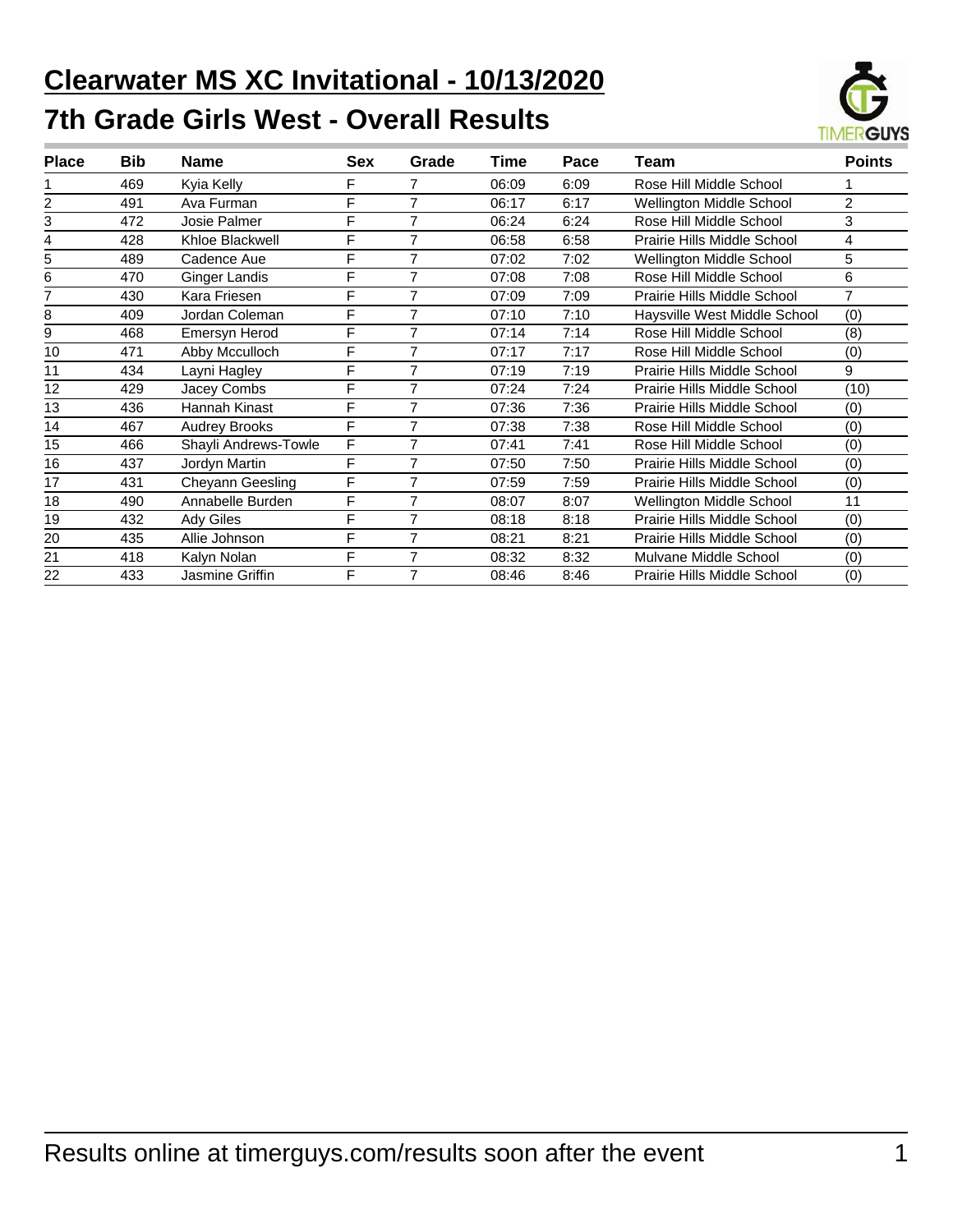#### **7th Grade Girls West**

| <b>Points</b>               | <b>Team Place</b>                          | <b>Name</b>           | Grade | Time     |  |  |  |  |  |
|-----------------------------|--------------------------------------------|-----------------------|-------|----------|--|--|--|--|--|
| <b>7th Grade Girls West</b> |                                            |                       |       |          |  |  |  |  |  |
|                             | 1. Rose Hill Middle School - 10 Points     |                       |       |          |  |  |  |  |  |
|                             |                                            | #469 Kyia Kelly       | 7     | 06:09.67 |  |  |  |  |  |
| 3                           | 2                                          | #472 Josie Palmer     |       | 06:24.81 |  |  |  |  |  |
| 6                           | 3                                          | #470 Ginger Landis    |       | 07:08.07 |  |  |  |  |  |
| (8)                         | 4                                          | #468 Emersyn Herod    |       | 07:14.41 |  |  |  |  |  |
|                             | 2. Wellington Middle School - 18 Points    |                       |       |          |  |  |  |  |  |
| $\overline{2}$              |                                            | #491 Ava Furman       | 7     | 06:17.24 |  |  |  |  |  |
| 5                           | 2                                          | #489 Cadence Aue      |       | 07:02.32 |  |  |  |  |  |
| 11                          | 3                                          | #490 Annabelle Burden |       | 08:07.07 |  |  |  |  |  |
|                             | 3. Prairie Hills Middle School - 20 Points |                       |       |          |  |  |  |  |  |
| 4                           |                                            | #428 Khloe Blackwell  | 7     | 06:58.61 |  |  |  |  |  |
| 7                           | 2                                          | #430 Kara Friesen     |       | 07:09.30 |  |  |  |  |  |
| 9                           | 3                                          | #434 Layni Hagley     |       | 07:19.30 |  |  |  |  |  |
| (10)                        | 4                                          | #429 Jacey Combs      |       | 07:24.88 |  |  |  |  |  |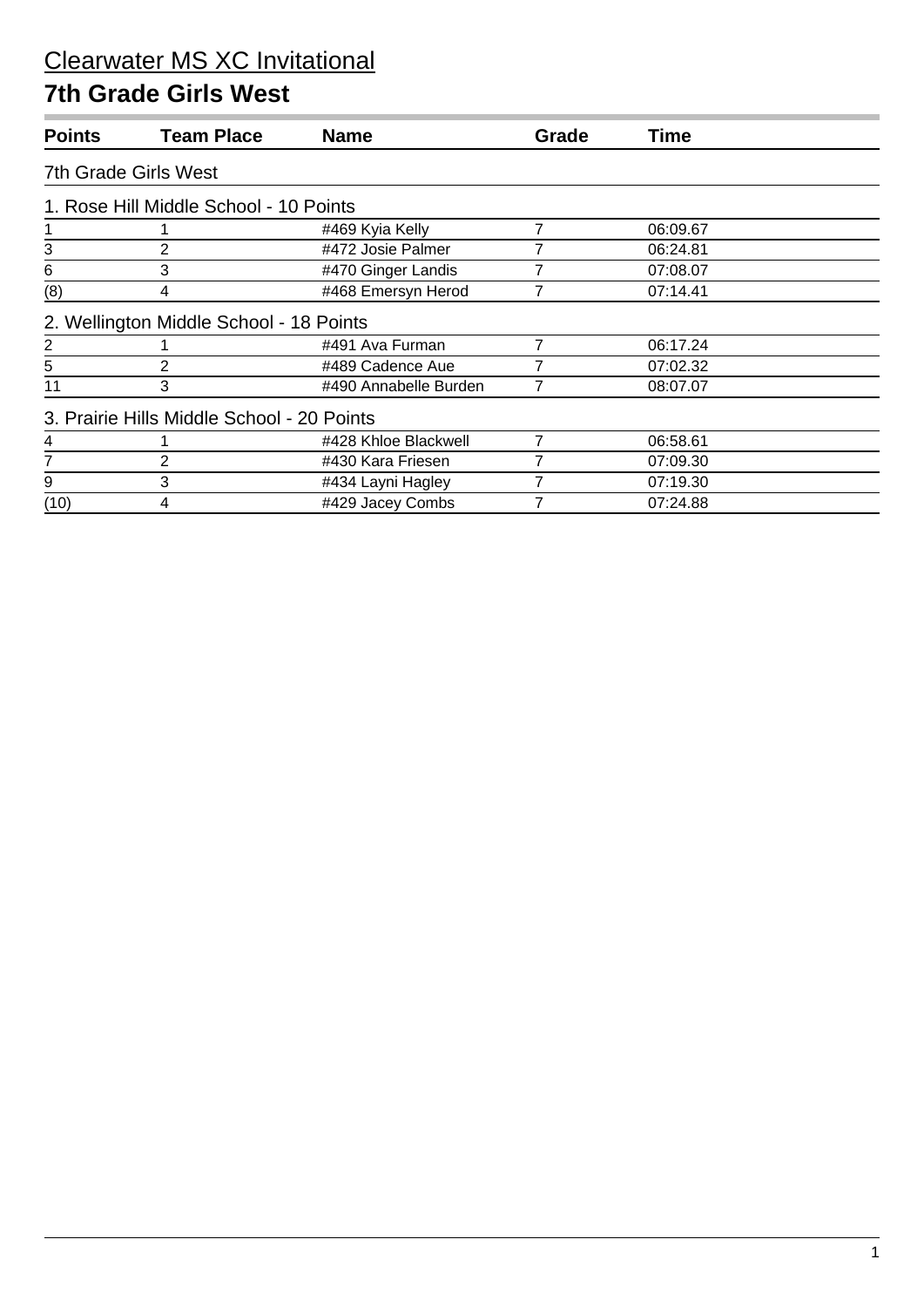# **Clearwater MS XC Invitational - 10/13/2020 7th Grade Boys West - Overall Results**



| <b>Place</b> | <b>Bib</b> | <b>Name</b>              | Sex | Grade          | Time  | Pace  | Team                         | <b>Points</b>  |
|--------------|------------|--------------------------|-----|----------------|-------|-------|------------------------------|----------------|
|              | 421        | Johnathan Wilson         | М   | 7              | 05:48 | 5:48  | Mulvane Middle School        |                |
| 2            | 476        | Matthew Webber           | M   | $\overline{7}$ | 06:11 | 6:11  | Rose Hill Middle School      | $\overline{2}$ |
| 3            | 410        | Kenton Holmes            | M   | $\overline{7}$ | 06:15 | 6:15  | Haysville West Middle School | 3              |
|              | 474        | Landon Marshall          | M   | $\overline{7}$ | 06:16 | 6:16  | Rose Hill Middle School      | 4              |
| 5            | 440        | <b>Hudson Deweese</b>    | M   | 7              | 06:33 | 6:33  | Prairie Hills Middle School  | 5              |
| 6            | 412        | <b>Israel Valenzuela</b> | M   | 7              | 06:36 | 6:36  | Haysville West Middle School | 6              |
|              | 444        | Cole Unruh               | M   | $\overline{7}$ | 06:42 | 6:42  | Prairie Hills Middle School  | $\overline{7}$ |
| 8            | 495        | Luke Wiley               | M   | 7              | 06:44 | 6:44  | Wellington Middle School     | 8              |
| 9            | 364        | <b>Tyler Campbell</b>    | M   | 7              | 06:50 | 6:50  | Clearwater High School       | 9              |
| 10           | 411        | <b>Oliver Mchatton</b>   | M   | 7              | 06:52 | 6:52  | Haysville West Middle School | 10             |
| 11           | 473        | Quinten Jackson          | M   | 7              | 06:54 | 6:54  | Rose Hill Middle School      | 11             |
| 12           | 363        | Max Barry                | M   | 7              | 06:56 | 6:56  | Clearwater High School       | 12             |
| 13           | 443        | Nathan Nuttmann          | M   | $\overline{7}$ | 06:59 | 6:59  | Prairie Hills Middle School  | 13             |
| 14           | 365        | Jacob Mcnelley           | M   | 7              | 07:13 | 7:13  | Clearwater High School       | 14             |
| 15           | 475        | Ethan Racchini           | M   | $\overline{7}$ | 07:21 | 7:21  | Rose Hill Middle School      | (15)           |
| 16           | 441        | Race Lusk                | M   | $\overline{7}$ | 07:24 | 7:24  | Prairie Hills Middle School  | (16)           |
| 17           | 493        | William Mott             | M   | 7              | 07:26 | 7:26  | Wellington Middle School     | 17             |
| 18           | 494        | Maveric Peterson         | M   | 7              | 07:33 | 7:33  | Wellington Middle School     | 18             |
| 19           | 442        | <b>Breeson North</b>     | M   | 7              | 07:34 | 7:34  | Prairie Hills Middle School  | (0)            |
| 20           | 439        | Holden Brooks            | М   | 7              | 07:40 | 7:40  | Prairie Hills Middle School  | (0)            |
| 21           | 438        | Gabe Auxier              | M   | 7              | 07:52 | 7:52  | Prairie Hills Middle School  | (0)            |
| 22           | 420        | Hunter Heckart           | M   | 7              | 07:54 | 7:54  | Mulvane Middle School        | 19             |
| 23           | 419        | Jacob Blankenship        | М   | 7              | 10:12 | 10:12 | Mulvane Middle School        | 20             |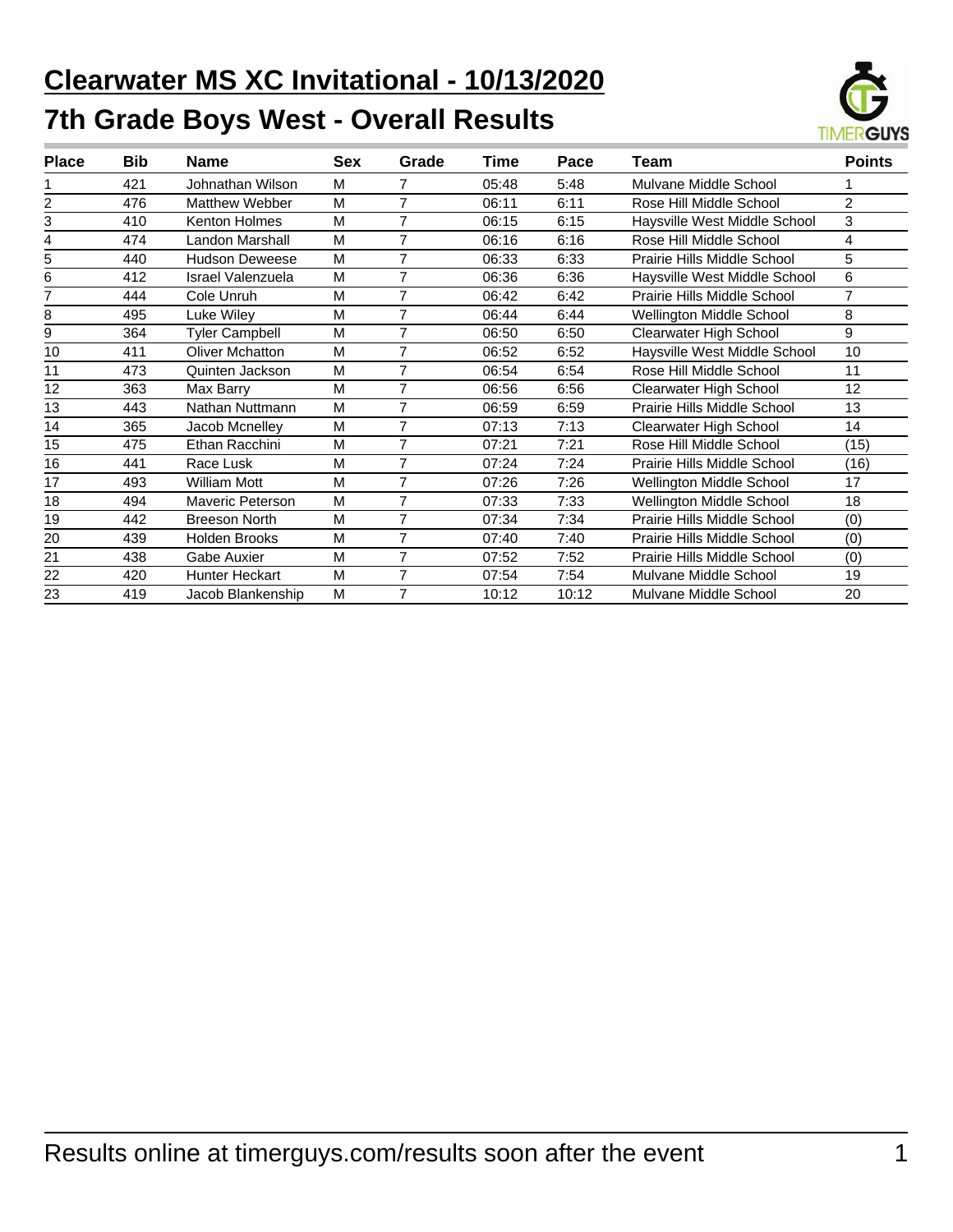### **7th Grade Boys West**

| <b>Points</b>   | <b>Team Place</b>                           | <b>Name</b>            | Grade          | <b>Time</b> |  |
|-----------------|---------------------------------------------|------------------------|----------------|-------------|--|
|                 | 7th Grade Boys West                         |                        |                |             |  |
|                 | 1. Rose Hill Middle School - 17 Points      |                        |                |             |  |
| $\overline{2}$  |                                             | #476 Matthew Webber    | $\overline{7}$ | 06:11.72    |  |
| 4               | $\overline{2}$                              | #474 Landon Marshall   | $\overline{7}$ | 06:16.50    |  |
| $\overline{11}$ | 3                                           | #473 Quinten Jackson   | $\overline{7}$ | 06:54.70    |  |
| (15)            | 4                                           | #475 Ethan Racchini    | $\overline{7}$ | 07:21.60    |  |
|                 | 2. Haysville West Middle School - 19 Points |                        |                |             |  |
|                 |                                             | #410 Kenton Holmes     | $\overline{7}$ | 06:15.28    |  |
| $rac{3}{6}$     | 2                                           | #412 Israel Valenzuela | 7              | 06:36.74    |  |
| 10              | 3                                           | #411 Oliver McHatton   | $\overline{7}$ | 06:52.74    |  |
|                 | 3. Prairie Hills Middle School - 25 Points  |                        |                |             |  |
| 5               |                                             | #440 Hudson DeWeese    | $\overline{7}$ | 06:33.89    |  |
| $\overline{7}$  | $\overline{2}$                              | #444 Cole Unruh        | 7              | 06:42.72    |  |
| $\overline{13}$ | 3                                           | #443 Nathan Nuttmann   | $\overline{7}$ | 06:59.04    |  |
| (16)            | $\overline{\mathbf{4}}$                     | #441 Race Lusk         | $\overline{7}$ | 07:24.82    |  |
|                 | 4. Clearwater High School - 35 Points       |                        |                |             |  |
| 9               |                                             | #364 Tyler Campbell    | 7              | 06:50.13    |  |
| 12              | $\overline{2}$                              | #363 Max Barry         | $\overline{7}$ | 06:56.34    |  |
| 14              | 3                                           | #365 Jacob McNelley    | $\overline{7}$ | 07:13.70    |  |
|                 | 5. Mulvane Middle School - 40 Points        |                        |                |             |  |
| 1               |                                             | #421 Johnathan Wilson  | $\overline{7}$ | 05:48.60    |  |
| 19              | $\overline{2}$                              | #420 Hunter Heckart    | $\overline{7}$ | 07:54.75    |  |
| 20              | 3                                           | #419 Jacob Blankenship | $\overline{7}$ | 10:12.62    |  |
|                 | 6. Wellington Middle School - 43 Points     |                        |                |             |  |
| $\bf 8$         |                                             | #495 Luke Wiley        | 7              | 06:44.74    |  |
| 17              | $\overline{2}$                              | #493 William Mott      | $\overline{7}$ | 07:26.72    |  |
| 18              | 3                                           | #494 Maveric Peterson  | $\overline{7}$ | 07:33.00    |  |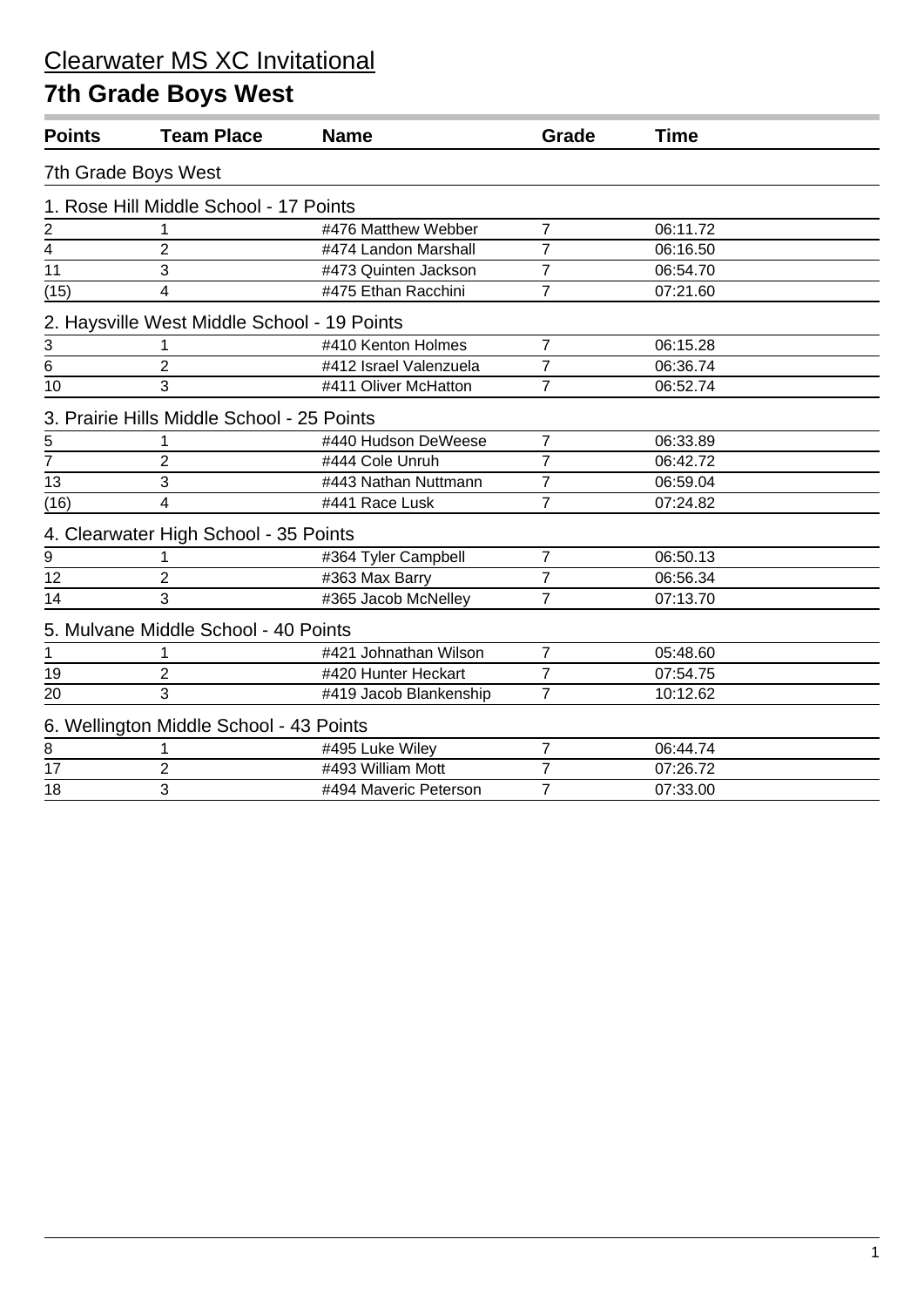# **Clearwater MS XC Invitational - 10/13/2020 8th Grade Girls West - Overall Results**



| <b>Place</b> | <b>Bib</b> | <b>Name</b>        | <b>Sex</b> | Grade | Time  | Pace  | Team                            | <b>Points</b> |
|--------------|------------|--------------------|------------|-------|-------|-------|---------------------------------|---------------|
|              | 422        | Leiannah Landreth  | F          | 8     | 14:23 | 7:11  | Mulvane Middle School           | (0)           |
|              | 482        | Lila Wheeler       | F          | 8     | 14:35 | 7:17  | Rose Hill Middle School         |               |
| 3            | 451        | Val Vanzant        | F          | 8     | 15:13 | 7:36  | Prairie Hills Middle School     | 2             |
|              | 480        | Ava Markley        | F          | 8     | 15:16 | 7:38  | Rose Hill Middle School         | 3             |
| 5            | 446        | <b>Bre Fast</b>    | F          | 8     | 15:18 | 7:39  | Prairie Hills Middle School     | 4             |
| 6            | 478        | Navia Garcia-Bebek | F          | 8     | 15:29 | 7:44  | Rose Hill Middle School         | 5             |
|              | 366        | Megan Stevens      | F          | 8     | 16:01 | 8:00  | Clearwater High School          | (0)           |
| 8            | 423        | Jade Smallwood     | F          | 8     | 16:27 | 8:13  | Mulvane Middle School           | (0)           |
| 9            | 413        | <b>River Hart</b>  | F          | 8     | 16:30 | 8:15  | Haysville West Middle School    | (0)           |
| 10           | 479        | Mindy Johnson      | F          | 8     | 16:40 | 8:20  | Rose Hill Middle School         | (6)           |
| 11           | 449        | Kaylee Schroeder   | F          | 8     | 16:50 | 8:25  | Prairie Hills Middle School     | 7             |
| 12           | 448        | Ava Koster         | F          | 8     | 16:52 | 8:26  | Prairie Hills Middle School     | (8)           |
| 13           | 447        | Marissa Fideldy    | F          | 8     | 16:53 | 8:26  | Prairie Hills Middle School     | (0)           |
| 14           | 445        | Samantha Brooks    | F          | 8     | 16:54 | 8:27  | Prairie Hills Middle School     | (0)           |
| 15           | 496        | Scout Douglas      | F          | 8     | 18:09 | 9:04  | <b>Wellington Middle School</b> | (0)           |
| 16           | 477        | Carrigan Dellinger | F          | 8     | 18:22 | 9:11  | Rose Hill Middle School         | (0)           |
| 17           | 481        | Lana Rhoads        | F          | 8     | 19:18 | 9:39  | Rose Hill Middle School         | (0)           |
| 18           | 450        | Libby Trumpp       | F          | 8     | 22:01 | 11:00 | Prairie Hills Middle School     | (0)           |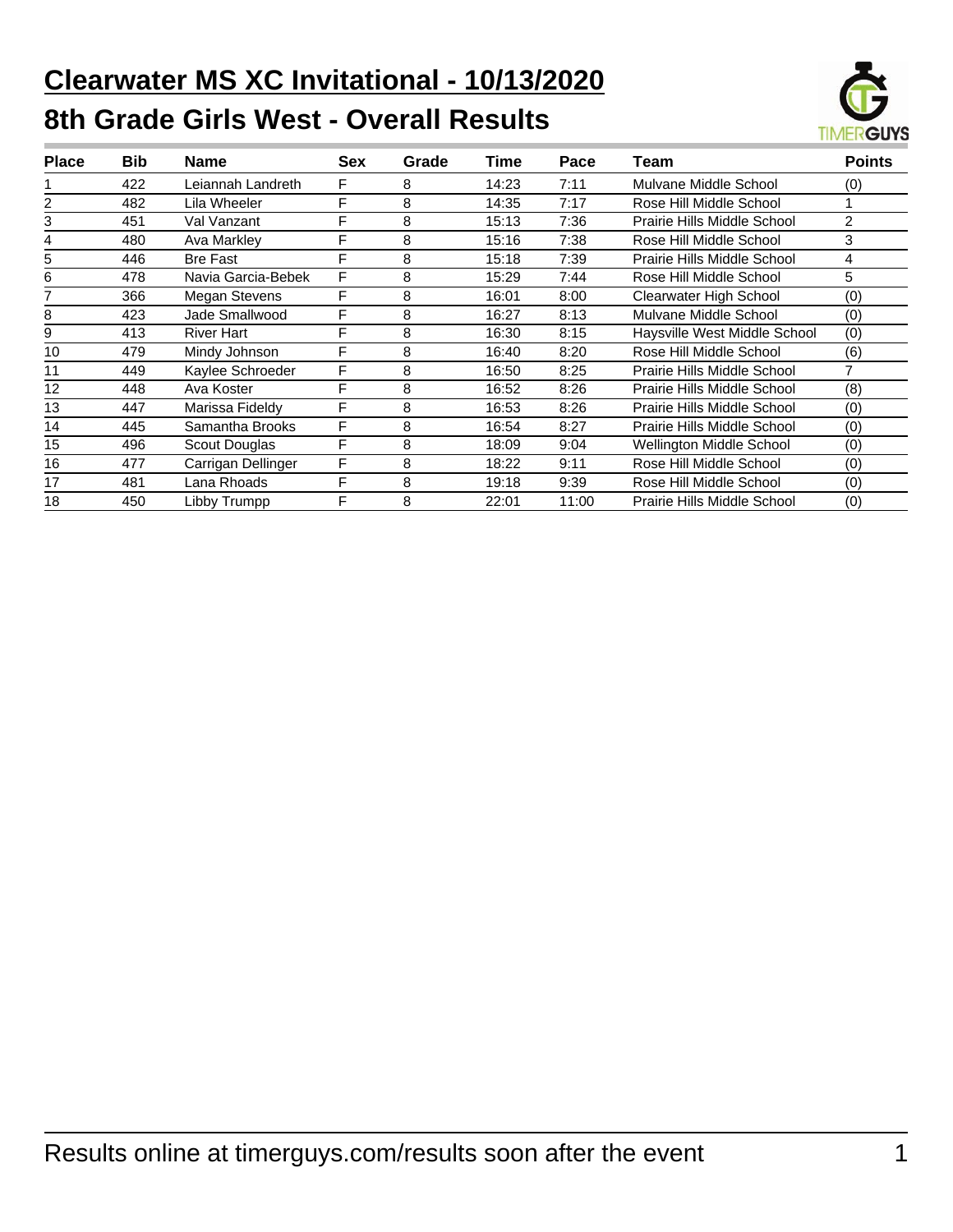#### **8th Grade Girls West**

| <b>Points</b>        | <b>Team Place</b>                          | <b>Name</b>             | Grade | <b>Time</b> |  |  |  |  |  |
|----------------------|--------------------------------------------|-------------------------|-------|-------------|--|--|--|--|--|
| 8th Grade Girls West |                                            |                         |       |             |  |  |  |  |  |
|                      | 1. Rose Hill Middle School - 9 Points      |                         |       |             |  |  |  |  |  |
|                      |                                            | #482 Lila Wheeler       | 8     | 14:35.17    |  |  |  |  |  |
| 3                    | 2                                          | #480 Ava Markley        | 8     | 15:16.34    |  |  |  |  |  |
| 5                    | 3                                          | #478 Navia Garcia-bebek | 8     | 15:29.60    |  |  |  |  |  |
| (6)                  | 4                                          | #479 Mindy Johnson      | 8     | 16:40.34    |  |  |  |  |  |
|                      | 2. Prairie Hills Middle School - 13 Points |                         |       |             |  |  |  |  |  |
| 2                    |                                            | #451 Val Vanzant        | 8     | 15:13.84    |  |  |  |  |  |
| 4                    | 2                                          | #446 Bre Fast           | 8     | 15:18.10    |  |  |  |  |  |
|                      | 3                                          | #449 Kaylee Schroeder   | 8     | 16:50.96    |  |  |  |  |  |
| (8)                  | 4                                          | #448 Ava Koster         | 8     | 16:52.84    |  |  |  |  |  |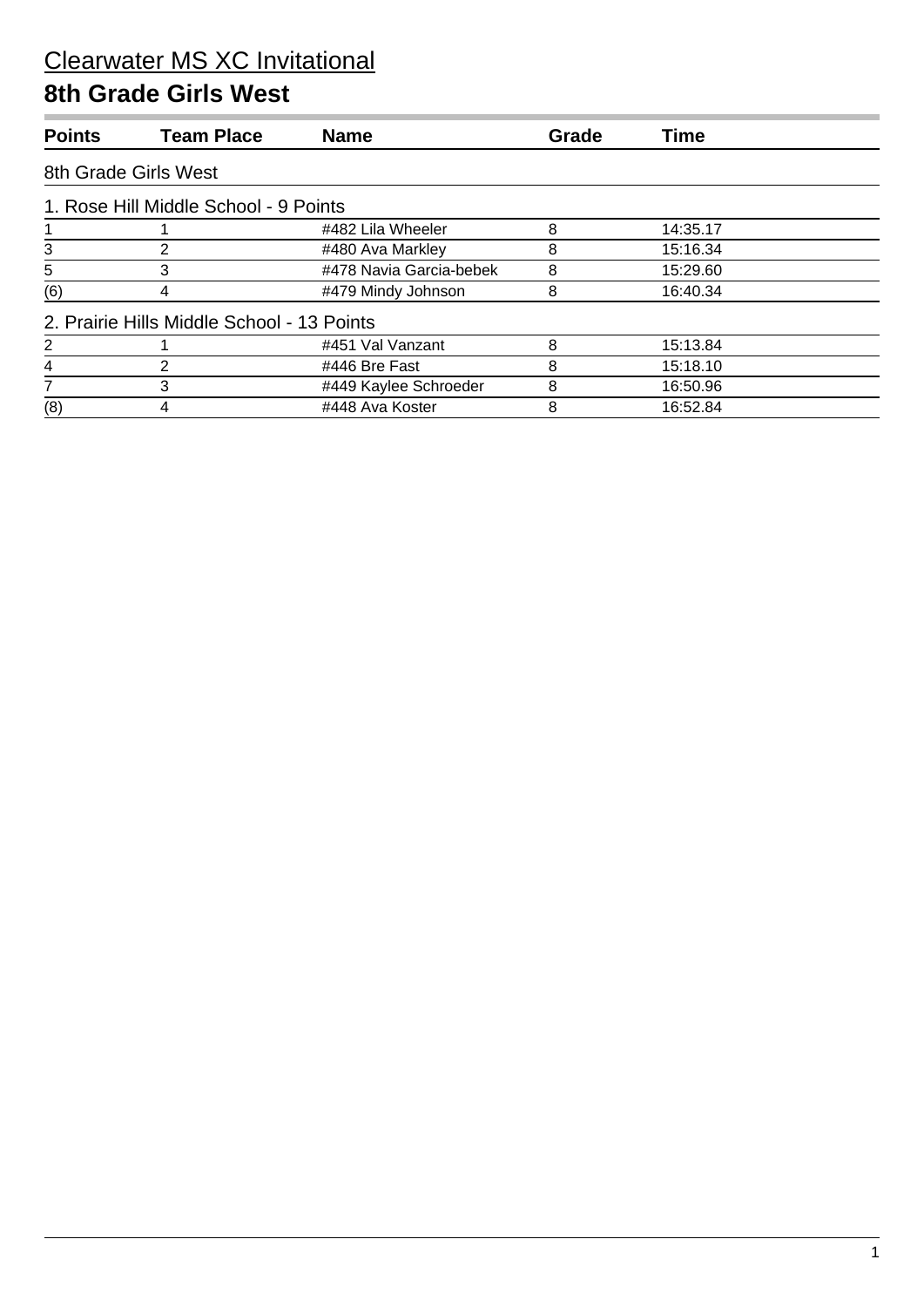# **Clearwater MS XC Invitational - 10/13/2020 8th Grade Boys West - Overall Results**



| <b>Place</b>    | <b>Bib</b> | Name                    | <b>Sex</b>     | Grade | Time  | Pace  | Team                            | <b>Points</b>           |
|-----------------|------------|-------------------------|----------------|-------|-------|-------|---------------------------------|-------------------------|
| 1               | 458        | Austin Lindahl          | м              | 8     | 11:42 | 5:51  | Prairie Hills Middle School     | 1                       |
| 2               | 483        | John Adamson            | M              | 8     | 12:29 | 6:14  | Rose Hill Middle School         | $\overline{2}$          |
| 3               | 465        | Henry Trumpp            | M              | 8     | 12:38 | 6:19  | Prairie Hills Middle School     | 3                       |
| 4               | 453        | Cody Bunce              | M              | 8     | 12:39 | 6:19  | Prairie Hills Middle School     | $\overline{\mathbf{4}}$ |
| $\overline{5}$  | 427        | Jacob Wilson            | M              | 8     | 13:08 | 6:34  | Mulvane Middle School           | 5                       |
| 6               | 455        | Payton Frees            | M              | 8     | 13:09 | 6:34  | Prairie Hills Middle School     | (6)                     |
| 7               | 369        | Gage Clevenger          | M              | 8     | 13:14 | 6:37  | Clearwater High School          | $\overline{7}$          |
| 8               | 459        | Kai Mendenhall          | M              | 8     | 13:38 | 6:49  | Prairie Hills Middle School     | (0)                     |
| $\overline{9}$  | 416        | Joe Holland             | M              | 8     | 13:38 | 6:49  | Haysville West Middle School    | 8                       |
| 10              | 454        | Drew Demeyer            | M              | 8     | 13:40 | 6:50  | Prairie Hills Middle School     | (0)                     |
| 11              | 426        | <b>Carson Trione</b>    | M              | 8     | 13:51 | 6:55  | Mulvane Middle School           | 9                       |
| 12              | 484        | Gage Burnison           | M              | 8     | 14:17 | 7:08  | Rose Hill Middle School         | 10                      |
| 13              | 414        | Colton Brown            | M              | 8     | 14:31 | 7:15  | Haysville West Middle School    | 11                      |
| $\overline{14}$ | 460        | Andrew Morgan           | M              | 8     | 14:45 | 7:22  | Prairie Hills Middle School     | $\overline{(0)}$        |
| 15              | 415        | <b>Vincent Finley</b>   | M              | 8     | 14:45 | 7:22  | Haysville West Middle School    | 12                      |
| 16              | 487        | Jonah Lemasters         | M              | 8     | 15:02 | 7:31  | Rose Hill Middle School         | $\overline{13}$         |
| 17              | 499        | Zander Strader          | M              | 8     | 15:11 | 7:35  | Wellington Middle School        | $\overline{14}$         |
| 18              | 488        | Samuel Lovell           | $\overline{M}$ | 8     | 15:16 | 7:38  | Rose Hill Middle School         | (15)                    |
| 19              | 498        | Rome Hunt               | M              | 8     | 15:16 | 7:38  | <b>Wellington Middle School</b> | 16                      |
| 20              | 486        | Benjamin Kinnan         | M              | 8     | 15:17 | 7:38  | Rose Hill Middle School         | (0)                     |
| 21              | 497        | Colten Clift            | M              | 8     | 15:28 | 7:44  | Wellington Middle School        | 17                      |
| 22              | 372        | <b>Tate Smith</b>       | M              | 8     | 15:32 | 7:46  | Clearwater High School          | 18                      |
| 23              | 373        | Jacob Wilson            | M              | 8     | 15:41 | 7:50  | Clearwater High School          | 19                      |
| 24              | 452        | <b>Marshall Birney</b>  | M              | 8     | 15:52 | 7:56  | Prairie Hills Middle School     | (0)                     |
| 25              | 425        | Caiden Trione           | M              | 8     | 15:55 | 7:57  | Mulvane Middle School           | 20                      |
| 26              | 463        | Logan Schmidt           | M              | 8     | 15:59 | 7:59  | Prairie Hills Middle School     | (0)                     |
| 27              | 417        | <b>Talan Wilson</b>     | M              | 8     | 16:04 | 8:02  | Haysville West Middle School    | (21)                    |
| 28              | 424        | <b>Joseph Cervantes</b> | M              | 8     | 16:13 | 8:06  | Mulvane Middle School           | (22)                    |
| 29              | 370        | <b>Tug Garrison</b>     | M              | 8     | 16:54 | 8:27  | Clearwater High School          | (23)                    |
| 30              | 456        | Kyler Gillespie         | M              | 8     | 17:00 | 8:30  | Prairie Hills Middle School     | (0)                     |
| $\overline{31}$ | 371        | <b>Ryker Jones</b>      | M              | 8     | 17:15 | 8:37  | <b>Clearwater High School</b>   | (0)                     |
| $\overline{32}$ | 461        | <b>Isaak Neighbor</b>   | M              | 8     | 17:24 | 8:42  | Prairie Hills Middle School     | (0)                     |
| $\overline{33}$ | 368        | <b>Nick Cleary</b>      | $\overline{M}$ | 8     | 17:58 | 8:59  | <b>Clearwater High School</b>   | (0)                     |
| $\overline{34}$ | 457        | Evan Goering            | M              | 8     | 18:05 | 9:02  | Prairie Hills Middle School     | (0)                     |
| $\overline{35}$ | 485        | Michael Clarke          | M              | 8     | 18:45 | 9:22  | Rose Hill Middle School         | (0)                     |
| 36              | 464        | <b>Tarren Scripsick</b> | M              | 8     | 20:27 | 10:13 | Prairie Hills Middle School     | (0)                     |
| $\overline{37}$ | 462        | Michael Roberts         | M              | 8     | 23:21 | 11:40 | Prairie Hills Middle School     | (0)                     |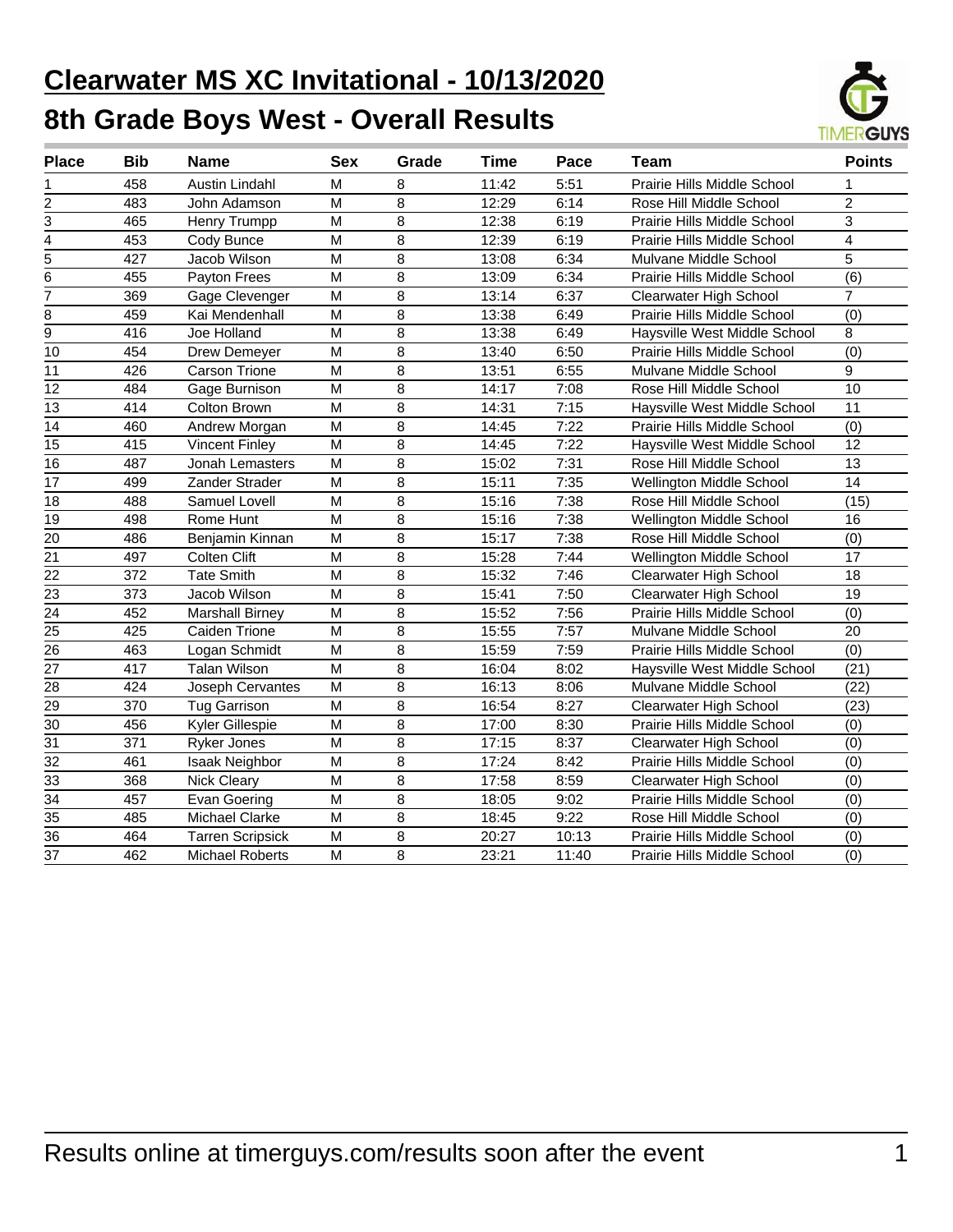### **8th Grade Boys West**

| <b>Points</b>             | <b>Team Place</b>                           | <b>Name</b>           | Grade | <b>Time</b> |  |
|---------------------------|---------------------------------------------|-----------------------|-------|-------------|--|
|                           | 8th Grade Boys West                         |                       |       |             |  |
|                           | 1. Prairie Hills Middle School - 8 Points   |                       |       |             |  |
| $\mathbf 1$               |                                             | #458 Austin Lindahl   | 8     | 11:42.14    |  |
|                           | $\overline{2}$                              | #465 Henry Trumpp     | 8     | 12:38.95    |  |
| $\frac{3}{4}$             | 3                                           | #453 Cody Bunce       | 8     | 12:39.90    |  |
| (6)                       | 4                                           | #455 Payton Frees     | 8     | 13:09.75    |  |
|                           | 2. Rose Hill Middle School - 25 Points      |                       |       |             |  |
| 2                         |                                             | #483 John Adamson     | 8     | 12:29.78    |  |
| 10                        | $\overline{2}$                              | #484 Gage Burnison    | 8     | 14:17.73    |  |
| 13                        | 3                                           | #487 Jonah Lemasters  | 8     | 15:02.87    |  |
| (15)                      | 4                                           | #488 Samuel Lovell    | 8     | 15:16.16    |  |
|                           | 3. Haysville West Middle School - 31 Points |                       |       |             |  |
| 8                         | 1                                           | #416 Joe Holland      | 8     | 13:38.46    |  |
| $\overline{11}$           | $\overline{2}$                              | #414 Colton Brown     | 8     | 14:31.86    |  |
| 12                        | 3                                           | #415 Vincent Finley   | 8     | 14:45.52    |  |
| (21)                      | $\overline{4}$                              | #417 Talan Wilson     | 8     | 16:04.55    |  |
|                           | 4. Mulvane Middle School - 34 Points        |                       |       |             |  |
| $\frac{5}{\underline{9}}$ |                                             | #427 Jacob Wilson     | 8     | 13:08.26    |  |
|                           | $\overline{2}$                              | #426 Carson Trione    | 8     | 13:51.90    |  |
|                           | 3                                           | #425 Caiden Trione    | 8     | 15:55.70    |  |
| (22)                      | $\overline{4}$                              | #424 Joseph Cervantes | 8     | 16:13.81    |  |
|                           | 5. Clearwater High School - 44 Points       |                       |       |             |  |
| 7                         |                                             | #369 Gage Clevenger   | 8     | 13:14.80    |  |
| 18                        | $\overline{2}$                              | #372 Tate Smith       | 8     | 15:32.97    |  |
| $\overline{19}$           | 3                                           | #373 Jacob Wilson     | 8     | 15:41.83    |  |
| (23)                      | $\overline{\mathbf{4}}$                     | #370 Tug Garrison     | 8     | 16:54.29    |  |
|                           | 6. Wellington Middle School - 47 Points     |                       |       |             |  |
| 14                        | 1                                           | #499 Zander Strader   | 8     | 15:11.56    |  |
| 16                        | $\overline{2}$                              | #498 Rome Hunt        | 8     | 15:16.81    |  |
| 17                        | 3                                           | #497 Colten Clift     | 8     | 15:28.01    |  |
|                           |                                             |                       |       |             |  |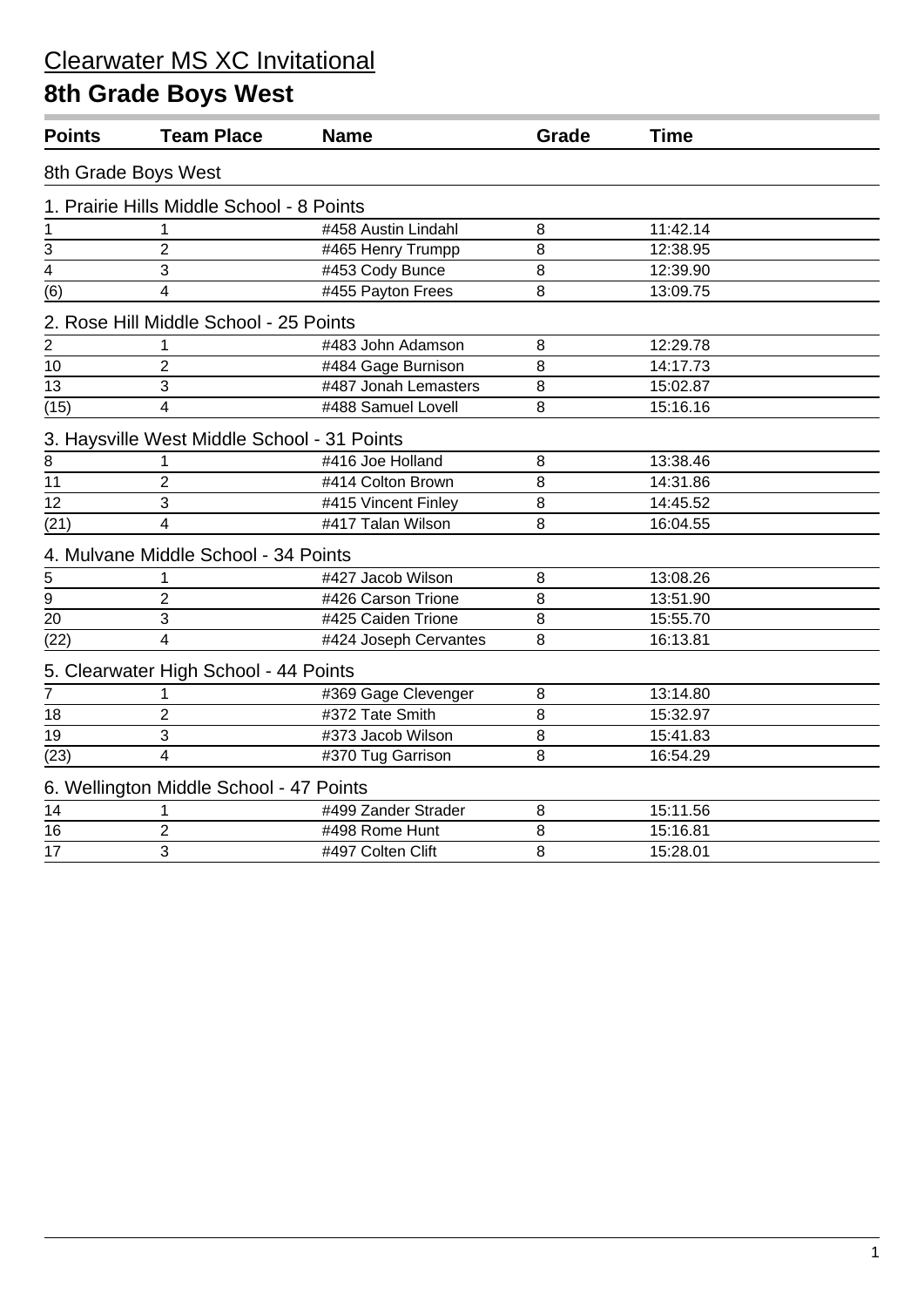# **Clearwater MS XC Invitational - 10/13/2020 7th Grade Girls East - Overall Results**



| <b>Place</b> | <b>Bib</b> | Name                  | <b>Sex</b> | Grade | Time  | Pace  | Team                        | <b>Points</b> |
|--------------|------------|-----------------------|------------|-------|-------|-------|-----------------------------|---------------|
|              | 339        | <b>Brett Jacobson</b> | F          |       | 05:51 | 5:51  | Circle Middle School        |               |
| 2            | 310        | <b>Kennedy Barnes</b> | F          |       | 06:29 | 6:29  | Arkansas City Middle School | (0)           |
| 3            | 311        | Shay Wyckoff          | F          |       | 06:36 | 6:36  | Arkansas City Middle School | (0)           |
| 4            | 341        | Reagan Beth Turner    | F          |       | 06:50 | 6:50  | Circle Middle School        | 2             |
| 5            | 338        | <b>Hailey Coble</b>   | F          |       | 06:51 | 6:51  | Circle Middle School        | 3             |
| 6            | 342        | Meredith Unruh        | F          |       | 06:52 | 6:52  | Circle Middle School        | (4)           |
|              | 340        | Layne Nice            | F          |       | 07:15 | 7:15  | Circle Middle School        | (0)           |
| 8            | 344        | <b>Whitney Wilbur</b> | F          |       | 07:18 | 7:18  | Circle Middle School        | (0)           |
| 9            | 323        | Nancy Lin             | F          |       | 07:30 | 7:30  | Augusta Middle School       | (0)           |
| 10           | 324        | Zoey Mcgrath          | F          |       | 07:42 | 7:42  | Augusta Middle School       | (0)           |
| 11           | 500        | Amelia Hogan          | F          |       | 07:43 | 7:43  | Winfield Middle School      | (0)           |
| 12           | 393        | Kendra Daugherty      | F          |       | 07:55 | 7:55  | Haysville Middle School     | (0)           |
| 13           | 374        | Mckenna Emler         | F          |       | 08:23 | 8:23  | El Dorado Middle School     | (0)           |
| 14           | 501        | Rachel Lenz           | F          |       | 09:29 | 9:29  | Winfield Middle School      | (0)           |
| 15           | 375        | <b>Berklee Stover</b> | F          |       | 10:07 | 10:07 | El Dorado Middle School     | (0)           |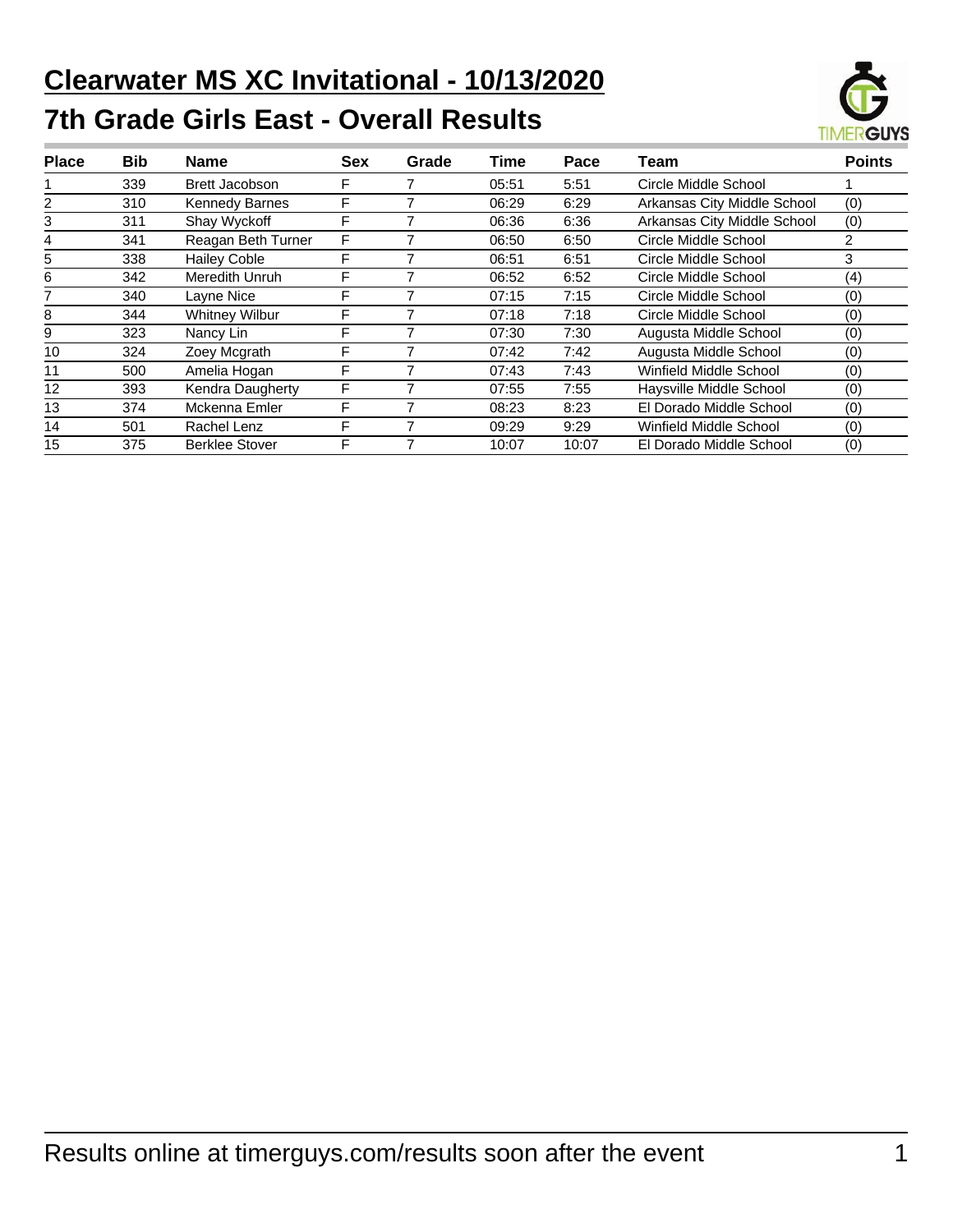#### **7th Grade Girls East**

| <b>Team Place</b>    | <b>Name</b>             | Grade                              | Time     |  |
|----------------------|-------------------------|------------------------------------|----------|--|
| 7th Grade Girls East |                         |                                    |          |  |
|                      |                         |                                    |          |  |
|                      | #339 Brett Jacobson     |                                    | 05:51.07 |  |
|                      | #341 Reagan Beth Turner |                                    | 06:50.23 |  |
| з                    | #338 Hailey Coble       |                                    | 06:51.19 |  |
| 4                    | #342 Meredith Unruh     |                                    | 06:52.49 |  |
|                      |                         | 1. Circle Middle School - 6 Points |          |  |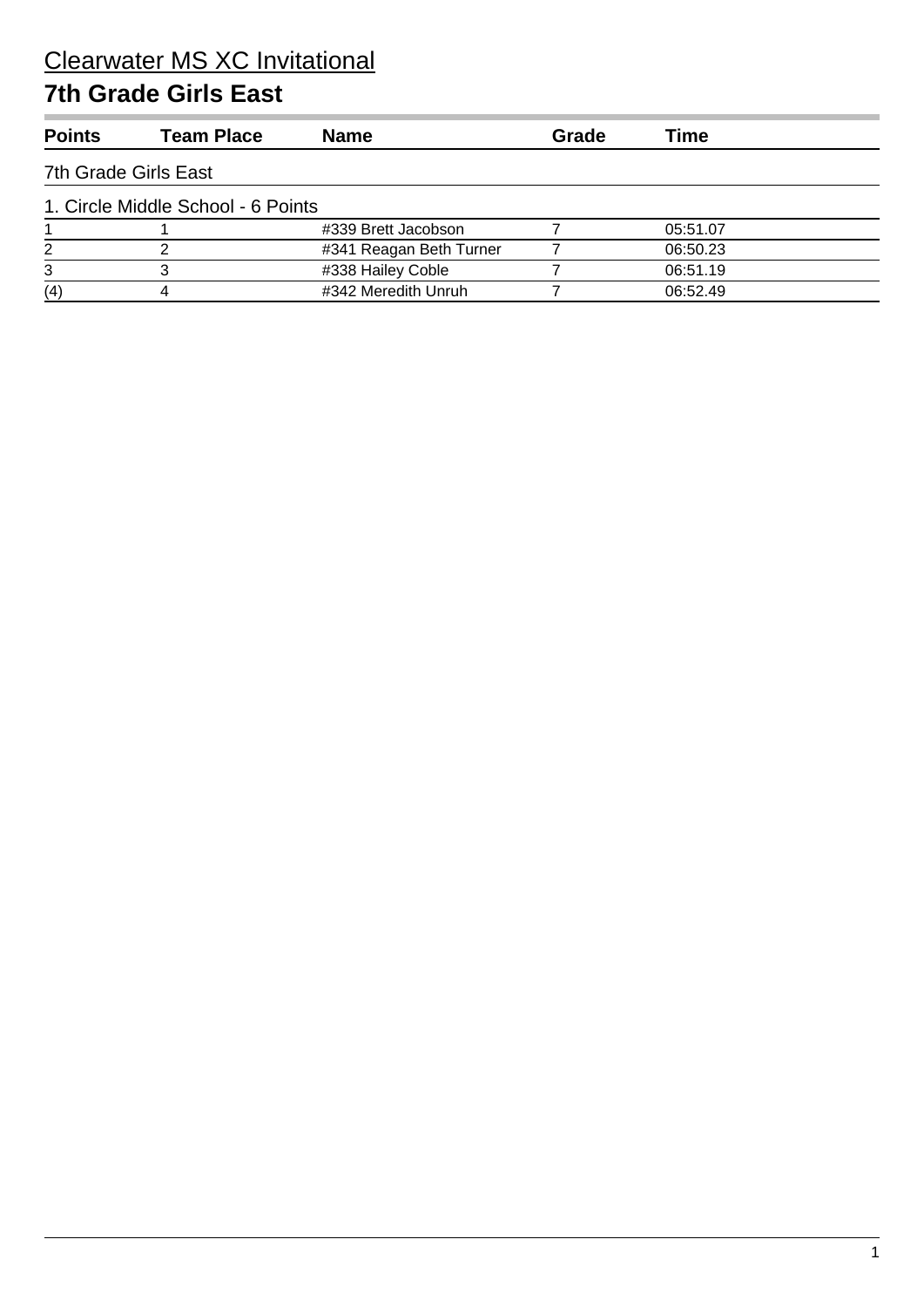# **Clearwater MS XC Invitational - 10/13/2020 7th Grade Boys East - Overall Results**



| <b>Place</b> | <b>Bib</b> | <b>Name</b>           | Sex | Grade          | Time  | Pace | Team                          | <b>Points</b>  |
|--------------|------------|-----------------------|-----|----------------|-------|------|-------------------------------|----------------|
|              | 313        | Voneric Rogers        | M   | 7              | 05:52 | 5:52 | Arkansas City Middle School   | (0)            |
| 2            | 394        | Chris Caballero       | M   | $\overline{7}$ | 06:01 | 6:01 | Haysville Middle School       |                |
| 3            | 379        | Max Olson             | M   | $\overline{7}$ | 06:04 | 6:04 | El Dorado Middle School       | $\overline{2}$ |
| 4            | 507        | Jaden Wood            | M   | $\overline{7}$ | 06:12 | 6:12 | Winfield Middle School        | 3              |
| 5            | 326        | Kayden Nield          | M   | $\overline{7}$ | 06:24 | 6:24 | Augusta Middle School         | (0)            |
| 6            | 505        | Parker Mah            | M   | $\overline{7}$ | 06:26 | 6:26 | Winfield Middle School        | 4              |
|              | 506        | <b>Gunnar Parsons</b> | M   | 7              | 06:30 | 6:30 | Winfield Middle School        | 5              |
| 8            | 348        | Paxton Smoley         | M   | $\overline{7}$ | 06:33 | 6:33 | Circle Middle School          | 6              |
| 9            | 377        | Charlie Greene        | M   | 7              | 06:38 | 6:38 | El Dorado Middle School       | $\overline{7}$ |
| 10           | 398        | Jamein Whitmer        | M   | $\overline{7}$ | 06:39 | 6:39 | Haysville Middle School       | 8              |
| 11           | 312        | Landen Larson         | M   | $\overline{7}$ | 06:43 | 6:43 | Arkansas City Middle School   | (0)            |
| 12           | 508        | <b>Andrew Yates</b>   | M   | $\overline{7}$ | 06:49 | 6:49 | Winfield Middle School        | (9)            |
| 13           | 395        | Will Groh             | M   | $\overline{7}$ | 06:58 | 6:58 | Haysville Middle School       | 10             |
| 14           | 347        | Owen Scott            | M   | 7              | 07:02 | 7:02 | Circle Middle School          | 11             |
| 15           | 380        | <b>Brody Todd</b>     | M   | $\overline{7}$ | 07:05 | 7:05 | El Dorado Middle School       | 12             |
| 16           | 325        | John Kant             | M   | $\overline{7}$ | 07:16 | 7:16 | Augusta Middle School         | (0)            |
| 17           | 376        | Naman Bhatt           | M   | $\overline{7}$ | 07:29 | 7:29 | El Dorado Middle School       | (13)           |
| 18           | 397        | <b>Ethan Moore</b>    | M   | $\overline{7}$ | 07:40 | 7:40 | Haysville Middle School       | (14)           |
| 19           | 504        | Jack Hedges           | M   | $\overline{7}$ | 07:40 | 7:40 | Winfield Middle School        | (0)            |
| 20           | 345        | Cole Bruns            | M   | $\overline{7}$ | 08:12 | 8:12 | Circle Middle School          | 15             |
| 21           | 346        | <b>Braden Kline</b>   | M   | $\overline{7}$ | 08:12 | 8:12 | Circle Middle School          | (16)           |
| 22           | 349        | Eric Wellner          | M   | $\overline{7}$ | 08:13 | 8:13 | Circle Middle School          | (0)            |
| 23           | 503        | Zach Greenlee         | M   | $\overline{7}$ | 08:16 | 8:16 | <b>Winfield Middle School</b> | (0)            |
| 24           | 396        | Fisher Grunden        | M   | $\overline{7}$ | 08:39 | 8:39 | Haysville Middle School       | (0)            |
| 25           | 502        | Lucas Curran          | M   | $\overline{7}$ | 08:48 | 8:48 | <b>Winfield Middle School</b> | (0)            |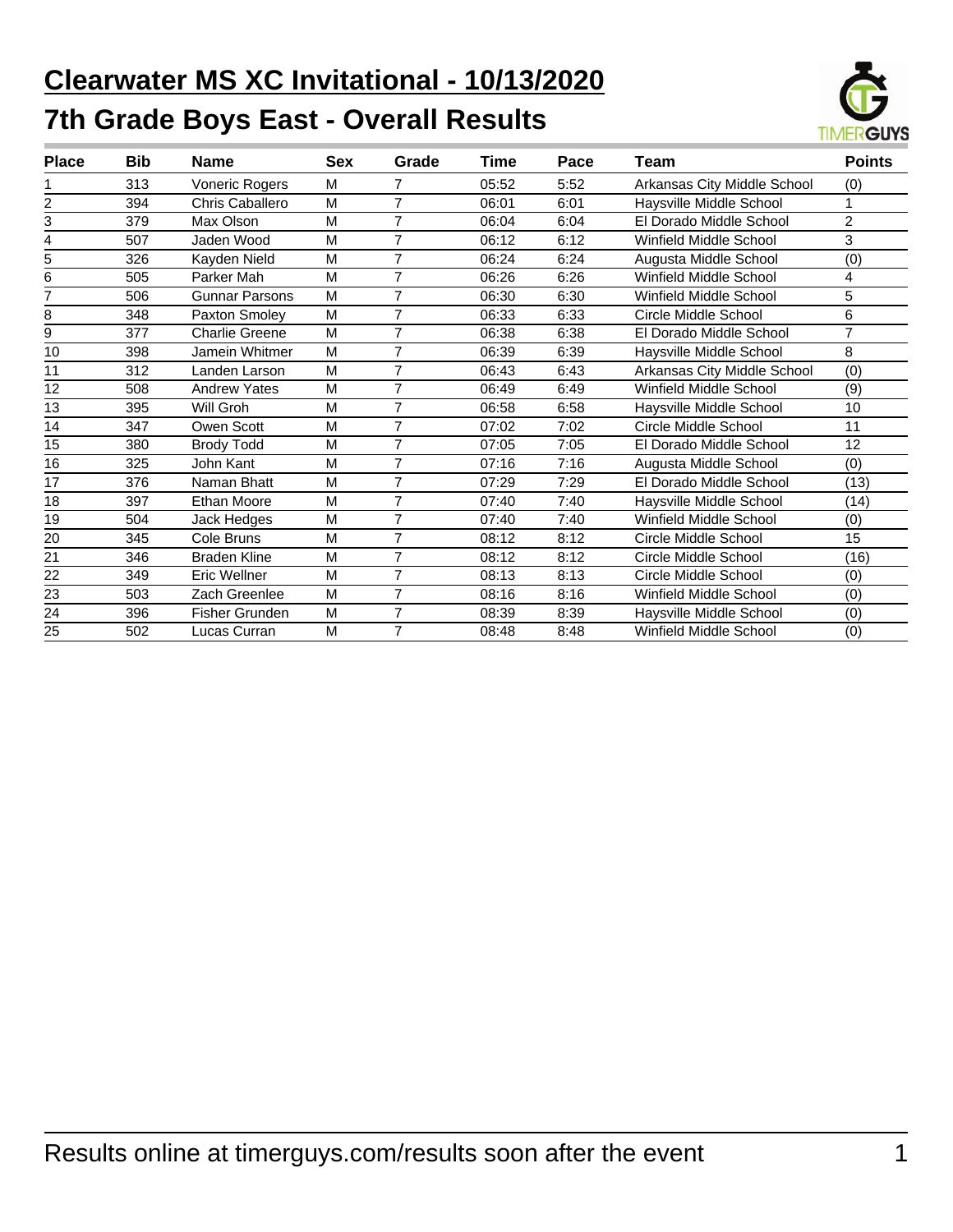### **7th Grade Boys East**

| <b>Team Place</b>                     | <b>Name</b>          | Grade                                                                                                                   | Time     |  |  |  |  |  |  |
|---------------------------------------|----------------------|-------------------------------------------------------------------------------------------------------------------------|----------|--|--|--|--|--|--|
| 7th Grade Boys East                   |                      |                                                                                                                         |          |  |  |  |  |  |  |
| 1. Winfield Middle School - 12 Points |                      |                                                                                                                         |          |  |  |  |  |  |  |
|                                       | #507 Jaden Wood      | 7                                                                                                                       | 06:12.47 |  |  |  |  |  |  |
| $\overline{2}$                        | #505 Parker Mah      | 7                                                                                                                       | 06:26.23 |  |  |  |  |  |  |
| 3                                     | #506 Gunnar Parsons  | 7                                                                                                                       | 06:30.10 |  |  |  |  |  |  |
| 4                                     | #508 Andrew Yates    | 7                                                                                                                       | 06:49.29 |  |  |  |  |  |  |
|                                       |                      |                                                                                                                         |          |  |  |  |  |  |  |
|                                       | #394 Chris Caballero | 7                                                                                                                       | 06:01.65 |  |  |  |  |  |  |
| 2                                     | #398 Jamein Whitmer  | 7                                                                                                                       | 06:39.11 |  |  |  |  |  |  |
| 3                                     | #395 Will Groh       | 7                                                                                                                       | 06:58.17 |  |  |  |  |  |  |
| 4                                     | #397 Ethan Moore     | 7                                                                                                                       | 07:40.19 |  |  |  |  |  |  |
|                                       |                      |                                                                                                                         |          |  |  |  |  |  |  |
|                                       | #379 Max Olson       | 7                                                                                                                       | 06:04.43 |  |  |  |  |  |  |
| $\overline{2}$                        | #377 Charlie Greene  | 7                                                                                                                       | 06:38.03 |  |  |  |  |  |  |
| 3                                     | #380 Brody Todd      | 7                                                                                                                       | 07:05.63 |  |  |  |  |  |  |
| 4                                     | #376 Naman Bhatt     | 7                                                                                                                       | 07:29.93 |  |  |  |  |  |  |
|                                       |                      |                                                                                                                         |          |  |  |  |  |  |  |
|                                       | #348 Paxton Smoley   | 7                                                                                                                       | 06:33.85 |  |  |  |  |  |  |
| $\overline{2}$                        | #347 Owen Scott      | 7                                                                                                                       | 07:02.73 |  |  |  |  |  |  |
| 3                                     | #345 Cole Bruns      | 7                                                                                                                       | 08:12.45 |  |  |  |  |  |  |
| 4                                     | #346 Braden Kline    | 7                                                                                                                       | 08:12.81 |  |  |  |  |  |  |
|                                       |                      | 2. Haysville Middle School - 19 Points<br>3. El Dorado Middle School - 21 Points<br>4. Circle Middle School - 32 Points |          |  |  |  |  |  |  |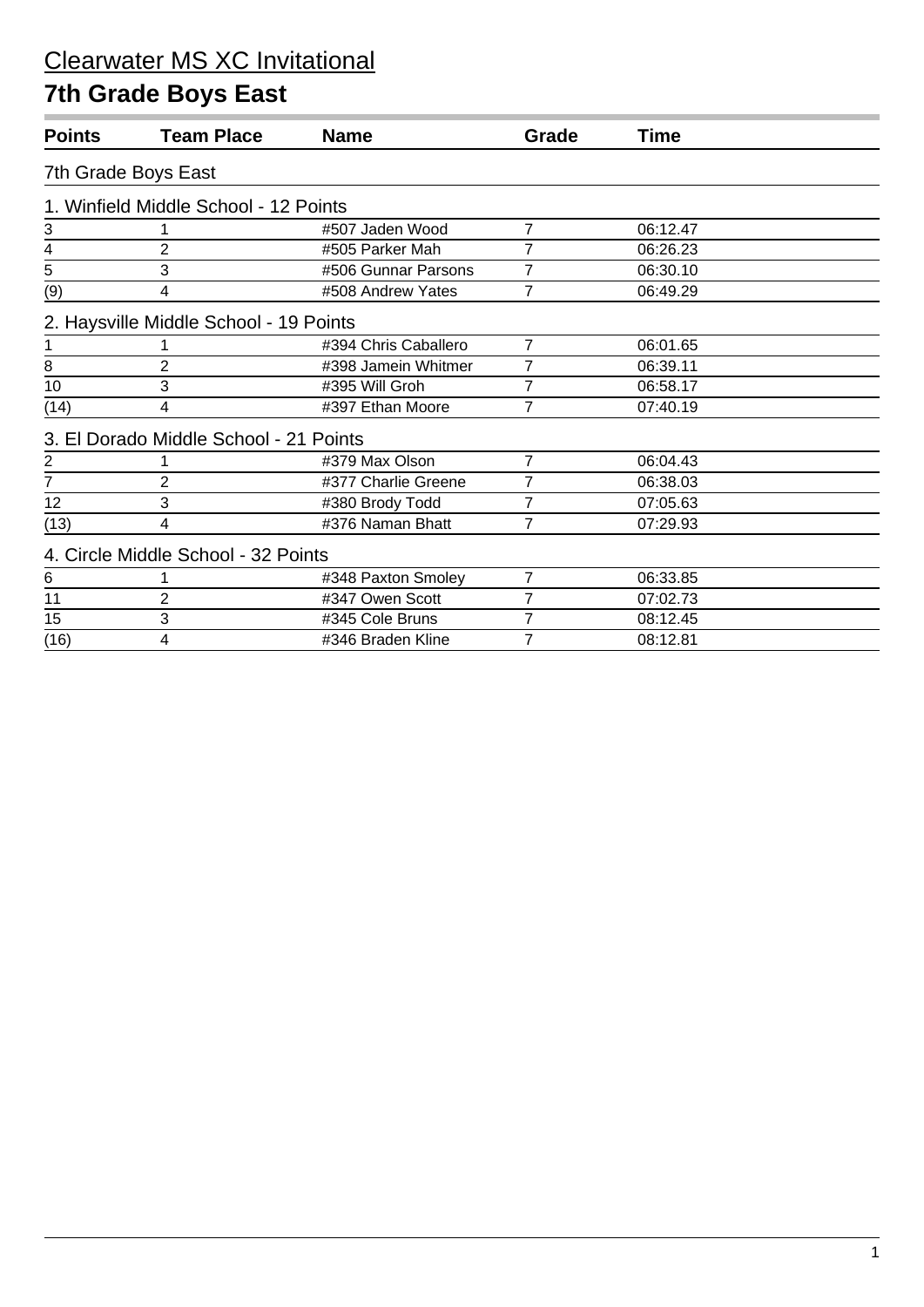# **Clearwater MS XC Invitational - 10/13/2020 8th Grade Girls East - Overall Results**



| <b>Place</b>   | Bib | <b>Name</b>             | <b>Sex</b> | Grade | Time  | Pace  | Team                          | <b>Points</b>  |
|----------------|-----|-------------------------|------------|-------|-------|-------|-------------------------------|----------------|
|                | 327 | <b>Madison Busch</b>    | F          | 8     | 14:30 | 7:15  | Augusta Middle School         | 1              |
| $\overline{2}$ | 314 | Jasmine Calvo           | F          | 8     | 14:41 | 7:20  | Arkansas City Middle School   | (0)            |
| 3              | 357 | Mckenzie Waldorf        | F          | 8     | 14:56 | 7:28  | Circle Middle School          | 2              |
| 4              | 328 | <b>Emmary Eagleson</b>  | F          | 8     | 15:04 | 7:32  | Augusta Middle School         | 3              |
| 5              | 385 | Kegan Motter            | F          | 8     | 15:17 | 7:38  | El Dorado Middle School       | 4              |
| 6              | 381 | <b>Baleigh Bright</b>   | F          | 8     | 15:24 | 7:42  | El Dorado Middle School       | 5              |
| 7              | 331 | Adriana Otto            | F          | 8     | 15:31 | 7:45  | Augusta Middle School         | 6              |
| 8              | 350 | Sophia Bolz             | F          | 8     | 16:02 | 8:01  | Circle Middle School          | $\overline{7}$ |
| 9              | 400 | Zoey Christy            | F          | 8     | 16:08 | 8:04  | Haysville Middle School       | 8              |
| 10             | 399 | <b>Grace Black</b>      | F          | 8     | 16:08 | 8:04  | Haysville Middle School       | 9              |
| 11             | 352 | Carlee Goldsmith        | F          | 8     | 16:33 | 8:16  | Circle Middle School          | 10             |
| 12             | 510 | <b>Addiy Potucek</b>    | F          | 8     | 16:37 | 8:18  | Winfield Middle School        | 11             |
| 13             | 330 | Amanda Lindner          | F          | 8     | 17:12 | 8:36  | Augusta Middle School         | (12)           |
| 14             | 356 | Sarah Trier             | F          | 8     | 17:33 | 8:46  | Circle Middle School          | (13)           |
| 15             | 353 | <b>Addison Mcintosh</b> | F          | 8     | 17:48 | 8:54  | Circle Middle School          | (0)            |
| 16             | 315 | Autumn Kilts            | F          | 8     | 17:51 | 8:55  | Arkansas City Middle School   | (0)            |
| 17             | 401 | Emma Graham             | F          | 8     | 18:42 | 9:21  | Haysville Middle School       | 14             |
| 18             | 509 | Lydia Lyman             | F          | 8     | 18:56 | 9:28  | Winfield Middle School        | 15             |
| 19             | 329 | Taylor Gresham          | F          | 8     | 18:58 | 9:29  | Augusta Middle School         | (0)            |
| 20             | 354 | Mikaelynn Scates        | F          | 8     | 19:10 | 9:35  | Circle Middle School          | (0)            |
| 21             | 383 | <b>Briley Larcom</b>    | F          | 8     | 20:02 | 10:01 | El Dorado Middle School       | 16             |
| 22             | 351 | Natalia Christy         | F          | 8     | 21:18 | 10:39 | Circle Middle School          | (0)            |
| 23             | 511 | Alanah Topper           | F          | 8     | 21:18 | 10:39 | <b>Winfield Middle School</b> | 17             |
| 24             | 382 | Koda Emler              | F          | 8     | 21:38 | 10:49 | El Dorado Middle School       | (18)           |
| 25             | 403 | Saydee Unruh            | F          | 8     | 24:10 | 12:05 | Haysville Middle School       | (19)           |
| 26             | 402 | Peyton Hamilton         | F          | 8     | 24:10 | 12:05 | Haysville Middle School       | (0)            |
| 27             | 386 | Angela Swink            | F          | 8     | 28:02 | 14:01 | El Dorado Middle School       | (0)            |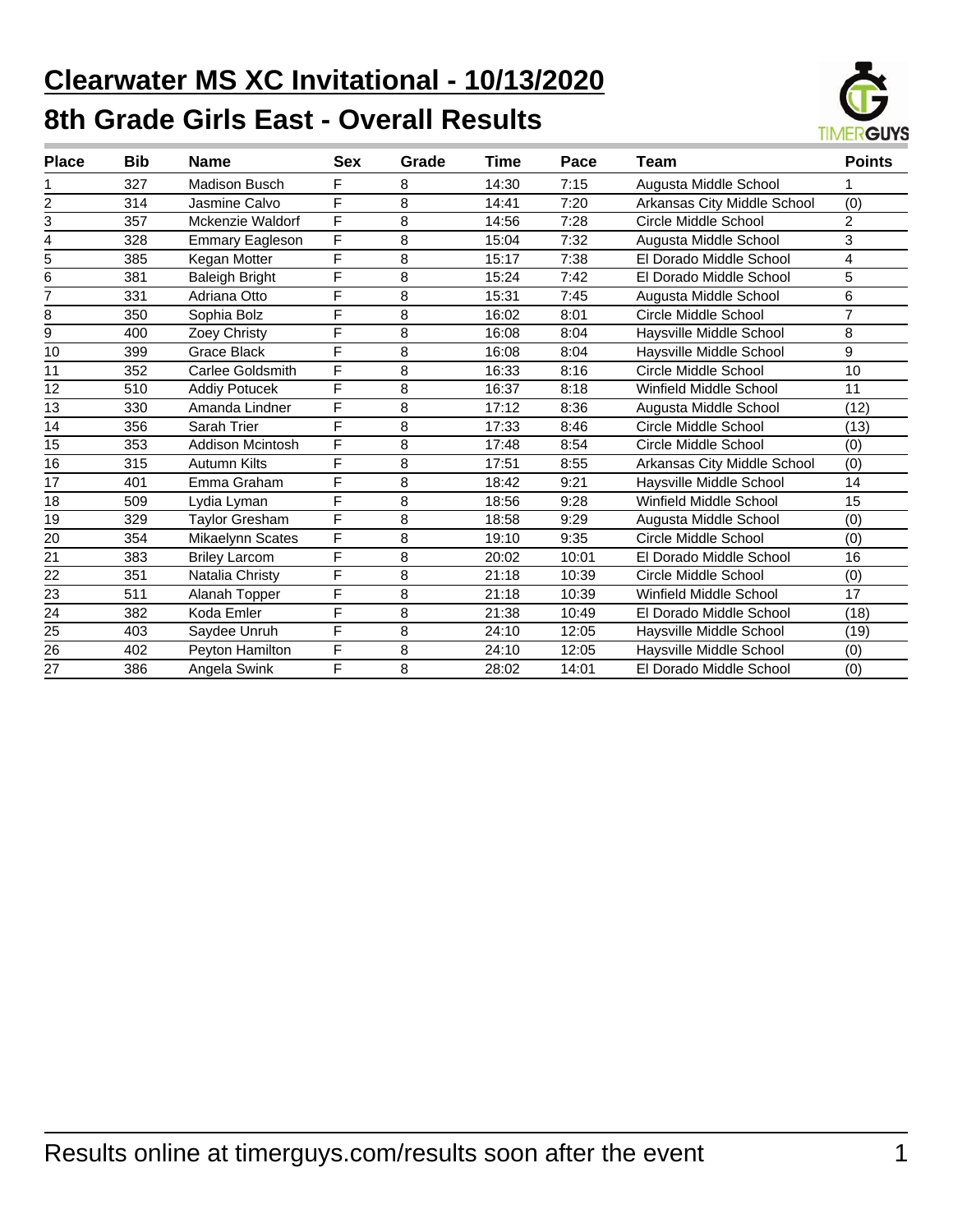#### **8th Grade Girls East**

| <b>Points</b>   | <b>Team Place</b>                      | <b>Name</b>           | Grade | <b>Time</b> |  |
|-----------------|----------------------------------------|-----------------------|-------|-------------|--|
|                 | 8th Grade Girls East                   |                       |       |             |  |
|                 | 1. Augusta Middle School - 10 Points   |                       |       |             |  |
| 1               |                                        | #327 Madison Busch    | 8     | 14:30.70    |  |
|                 | $\overline{2}$                         | #328 Emmary Eagleson  | 8     | 15:04.28    |  |
| $\frac{3}{6}$   | 3                                      | #331 Adriana Otto     | 8     | 15:31.43    |  |
| (12)            | 4                                      | #330 Amanda Lindner   | 8     | 17:12.30    |  |
|                 | 2. Circle Middle School - 19 Points    |                       |       |             |  |
|                 |                                        | #357 Mckenzie Waldorf | 8     | 14:56.45    |  |
| $\frac{2}{7}$   | $\overline{2}$                         | #350 Sophia Bolz      | 8     | 16:02.09    |  |
| 10              | 3                                      | #352 Carlee Goldsmith | 8     | 16:33.47    |  |
| (13)            | 4                                      | #356 Sarah Trier      | 8     | 17:33.88    |  |
|                 | 3. El Dorado Middle School - 25 Points |                       |       |             |  |
| 4               |                                        | #385 Kegan Motter     | 8     | 15:17.27    |  |
| $\overline{5}$  | $\overline{2}$                         | #381 Baleigh Bright   | 8     | 15:24.13    |  |
| 16              | 3                                      | #383 Briley Larcom    | 8     | 20:02.22    |  |
| (18)            | 4                                      | #382 Koda Emler       | 8     | 21:38.99    |  |
|                 | 4. Haysville Middle School - 31 Points |                       |       |             |  |
| $\bf 8$         | 1                                      | #400 Zoey Christy     | 8     | 16:08.35    |  |
| 9               | $\overline{2}$                         | #399 Grace Black      | 8     | 16:08.83    |  |
| $\overline{14}$ | 3                                      | #401 Emma Graham      | 8     | 18:42.77    |  |
| (19)            | 4                                      | #403 Saydee Unruh     | 8     | 24:10.18    |  |
|                 | 5. Winfield Middle School - 43 Points  |                       |       |             |  |
| 11              |                                        | #510 Addiy Potucek    | 8     | 16:37.06    |  |
| 15              | $\overline{2}$                         | #509 Lydia Lyman      | 8     | 18:56.61    |  |
| 17              | 3                                      | #511 Alanah Topper    | 8     | 21:18.55    |  |
|                 |                                        |                       |       |             |  |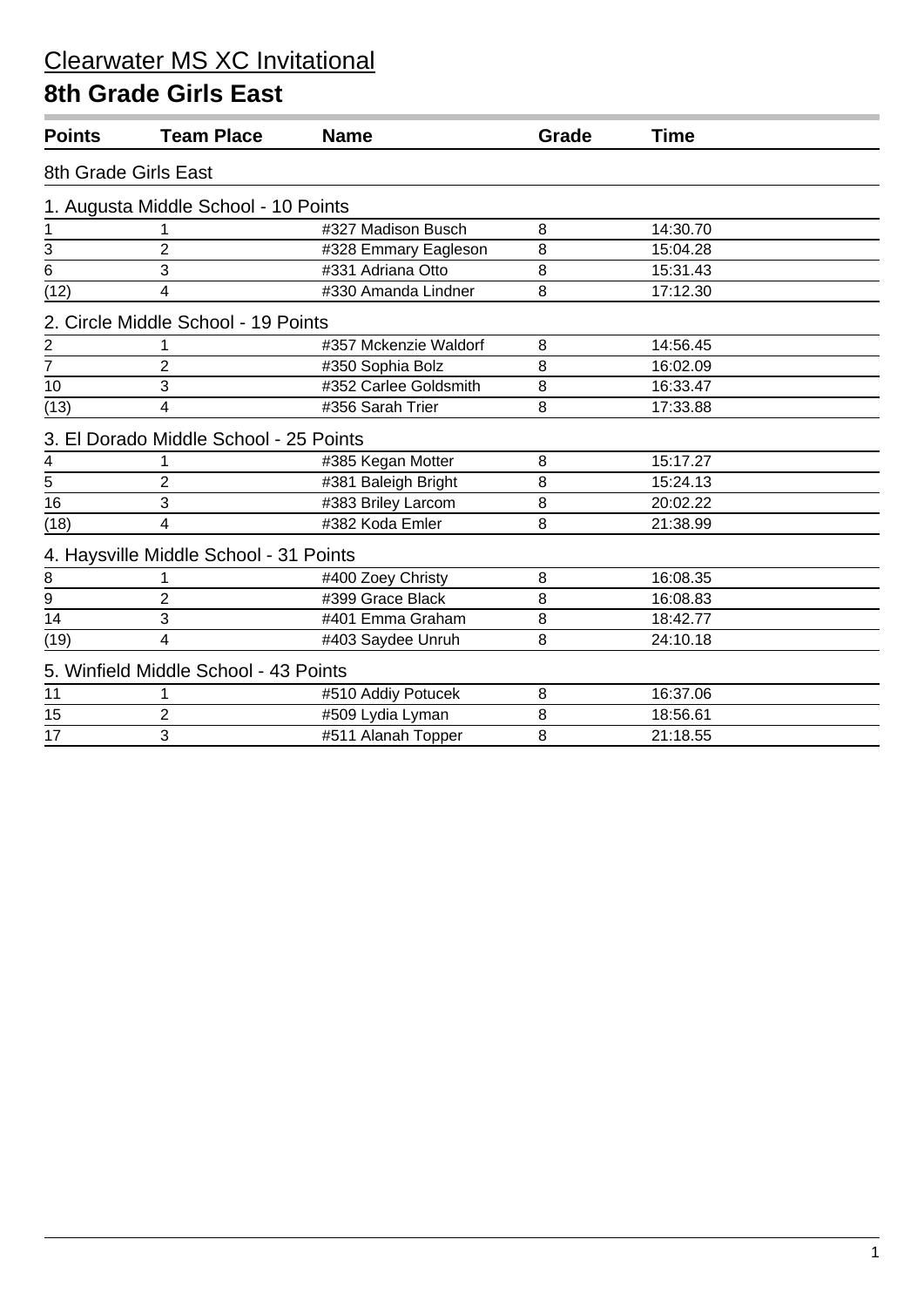# **Clearwater MS XC Invitational - 10/13/2020 8th Grade Boys East - Overall Results**



| <b>Place</b>    | Bib | <b>Name</b>             | <b>Sex</b> | Grade          | Time  | Pace  | Team                        | <b>Points</b>  |
|-----------------|-----|-------------------------|------------|----------------|-------|-------|-----------------------------|----------------|
|                 | 405 | <b>Brody Bloom</b>      | M          | 8              | 12:05 | 6:02  | Haysville Middle School     |                |
| 2               | 334 | <b>Dalton Pankratz</b>  | M          | 8              | 12:40 | 6:20  | Augusta Middle School       | $\overline{2}$ |
| 3               | 335 | Dawson Schmidt          | M          | 8              | 12:41 | 6:20  | Augusta Middle School       | 3              |
| 4               | 406 | David Caballero         | M          | 8              | 13:04 | 6:32  | Haysville Middle School     | 4              |
| 5               | 515 | <b>Heath Reed</b>       | M          | 8              | 13:27 | 6:43  | Winfield Middle School      | 5              |
| 6               | 318 | Mason Burr              | M          | 8              | 13:45 | 6:52  | Arkansas City Middle School | 6              |
| 7               | 333 | <b>Hunter Murphy</b>    | M          | 8              | 13:47 | 6:53  | Augusta Middle School       | $\overline{7}$ |
| 8               | 404 | Kaleb Arneson           | M          | 8              | 13:49 | 6:54  | Haysville Middle School     | 8              |
| 9               | 358 | Hunter Cowman           | M          | 8              | 13:59 | 6:59  | <b>Circle Middle School</b> | 9              |
| 10              | 516 | Nikolas Smith           | M          | 8              | 14:09 | 7:04  | Winfield Middle School      | 10             |
| 11              | 337 | Cooper Stueven          | M          | 8              | 14:25 | 7:12  | Augusta Middle School       | (11)           |
| 12              | 317 | <b>Trevor Beeson</b>    | M          | 8              | 14:35 | 7:17  | Arkansas City Middle School | 12             |
| 13              | 322 | Jaxon Tsosoe            | M          | 8              | 14:39 | 7:19  | Arkansas City Middle School | 13             |
| 14              | 390 | Peyton Heilman          | M          | 8              | 15:21 | 7:40  | El Dorado Middle School     | 14             |
| 15              | 320 | Nathan Fleig            | M          | 8              | 16:05 | 8:02  | Arkansas City Middle School | (15)           |
| 16              | 407 | <b>Bryant Pechanec</b>  | M          | 8              | 16:08 | 8:04  | Haysville Middle School     | (16)           |
| $\overline{17}$ | 392 | Miguel Lopez            | M          | $\overline{8}$ | 16:15 | 8:07  | El Dorado Middle School     | 17             |
| 18              | 321 | <b>Jackson Headrick</b> | M          | 8              | 16:21 | 8:10  | Arkansas City Middle School | (0)            |
| 19              | 336 | Jacob Schuetz           | M          | 8              | 16:29 | 8:14  | Augusta Middle School       | (0)            |
| 20              | 408 | <b>Tony Sanchez</b>     | M          | 8              | 16:54 | 8:27  | Haysville Middle School     | (0)            |
| $\overline{21}$ | 514 | <b>Matthew Norton</b>   | M          | $\overline{8}$ | 16:57 | 8:28  | Winfield Middle School      | 18             |
| 22              | 359 | Andy Hall               | M          | 8              | 17:00 | 8:30  | Circle Middle School        | 19             |
| 23              | 387 | <b>Michael Dillner</b>  | M          | 8              | 17:04 | 8:32  | El Dorado Middle School     | 20             |
| 24              | 319 | Christian Cabrera       | M          | 8              | 17:25 | 8:42  | Arkansas City Middle School | (0)            |
| 25              | 361 | Gavin Turner            | M          | 8              | 17:47 | 8:53  | Circle Middle School        | 21             |
| 26              | 513 | Kale Jewers             | M          | 8              | 18:19 | 9:09  | Winfield Middle School      | (22)           |
| 27              | 512 | Roman Biddle            | M          | 8              | 18:30 | 9:15  | Winfield Middle School      | (0)            |
| 28              | 391 | Duke Jensen             | M          | 8              | 18:40 | 9:20  | El Dorado Middle School     | (23)           |
| 29              | 332 | Cade Dalziel            | M          | 8              | 20:12 | 10:06 | Augusta Middle School       | (0)            |
| 30              | 362 | Gavin Williamson        | M          | 8              | 21:31 | 10:45 | Circle Middle School        | (24)           |